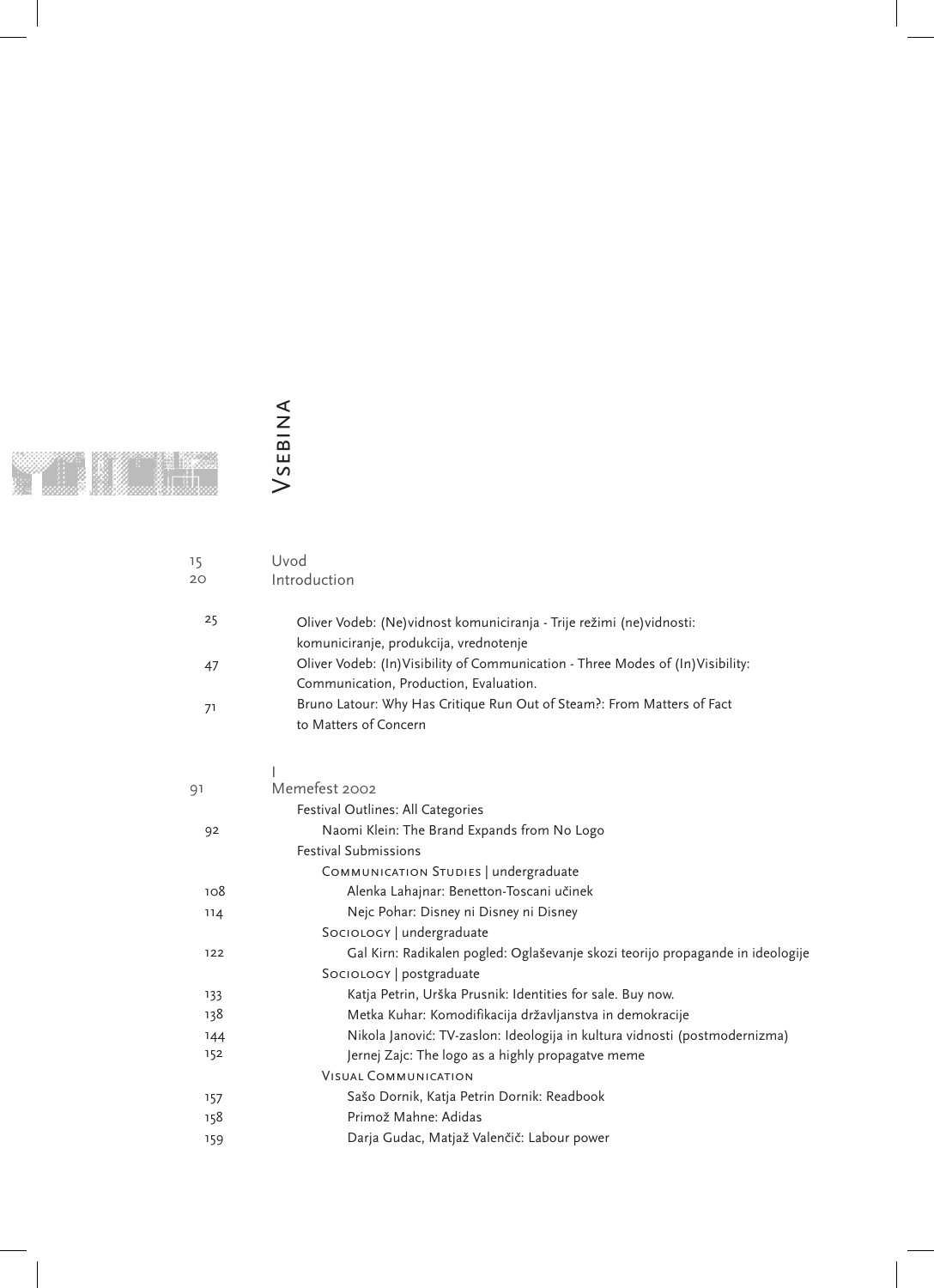|                 | Ш                                                               |
|-----------------|-----------------------------------------------------------------|
| 161             | Memefest 2003                                                   |
|                 | Festival Outlines: Communication Studies and Sociology          |
| 162             | Thomas Frank: The Conquest of Cool                              |
|                 | <b>Festival Submissions</b>                                     |
|                 | COMMUNICATION STUDIES   undergraduate                           |
| 172             | Jaka Ažman: Cool fenomen (cool - mantra razvitega potrošniškega |
|                 | kapitalizma)                                                    |
| 18 <sub>O</sub> | Špela Stražišar: Be onformable in spirit                        |
|                 | COMMUNICATION STUDIES   postgraduate                            |
| 188             | Jana Jovanovska: Črno-belo v barvah                             |
|                 | SocioLogy   undergraduate                                       |
| 194             | Sanja Matkovič: Society responds to the address of the media:   |
|                 | Market's trendy poisoning                                       |
|                 | Festival Outlines: Visual Communication                         |
| 201             | First Things First Manifesto                                    |
|                 | <b>Festival Submissions</b>                                     |
|                 | VISUAL COMMUNICATION   static, undergraduate                    |
| 203             | Martin Bricelj: Bush Contra People                              |
| 204             | Kostis Basiliadis: Advertising Communication                    |
|                 | VISUAL COMMUNICATION   static, postgraduate                     |
| 205             | Paulo Hartmann: Gulity?                                         |
| 206             | Ingrid Picukane: New!                                           |
| 207             | Giorgia Aiello: The Other Side of Seattle's Peace March         |
| 208             | Henrik Daugaard: Zebravissimo                                   |
| 209             | Michael Shaw: Bagnews.com images                                |
| 210             | Joon-Young Jung: The D.M.Z.                                     |
|                 | VISUAL COMMUNICATION   moving, undergraduate                    |
| 213             | Michele Aquila: War_tm                                          |
| 214             | Marco Perugini: Paper Sky                                       |
|                 | VISUAL COMMUNICATION   interactive, undergraduate               |
| 216             | Atmospheric Henry Ross: Erotech Industries                      |
|                 | VISUAL COMMUNICATION   interactive, postgraduate                |
| 217             | Tyler Jacobsen, Nathan Martin: Re-code.com v. Wall Mart         |
|                 |                                                                 |

|     | Ш                                                                 |  |
|-----|-------------------------------------------------------------------|--|
| 219 | Memefest 2004                                                     |  |
|     | Festival Outlines: Communication Studies and Sociology            |  |
| 220 | John Arquila, David Ronfeldt: Cyberwar is Coming!                 |  |
|     | <b>Festival Submissions</b>                                       |  |
|     | COMMUNICATION STUDIES   undergraduate                             |  |
| 232 | Pika Založnik: Konstrukcija kibertonizma                          |  |
| 238 | Mija Lorbek: Nevarna kibernetska prihodnost                       |  |
| 247 | Aleksander Sašo Slaček Brlek: Razuno nasilje in nasilni razum     |  |
|     | COMMUNICATION STUDIES   postgraduate                              |  |
| 254 | SImon Delakorda: Od kibernetske vojne k elektronski participaciji |  |
| 262 | Marko Ivanišin: Juggling with war to have peace?                  |  |
|     |                                                                   |  |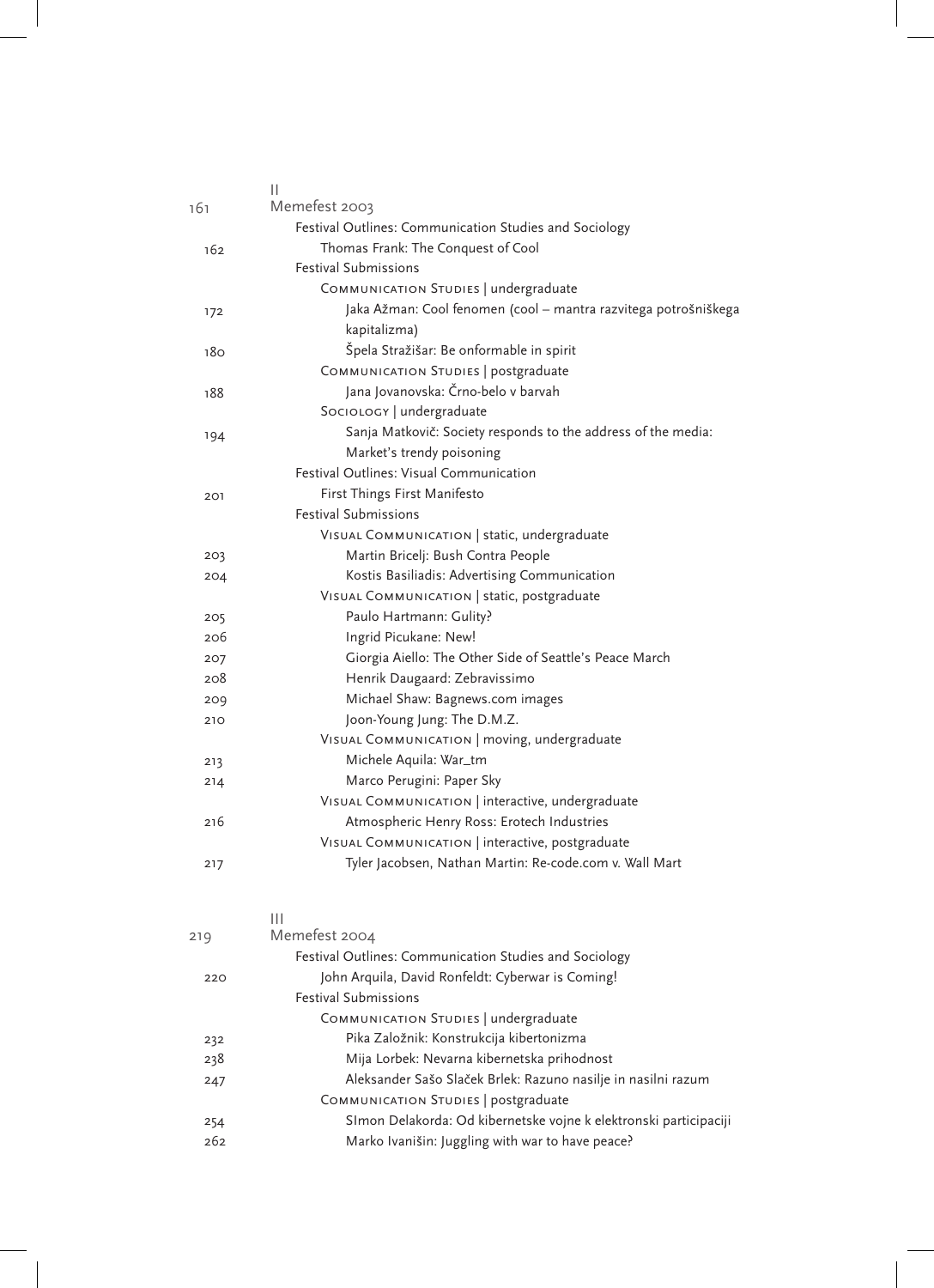|     | SocioLogy   undergraduate                                                  |
|-----|----------------------------------------------------------------------------|
| 268 | Matej Delakorda: Kibernetska vojna - bitka za svobodo                      |
| 276 | Matic Kavčič: Kiberprostor v sociološki perspektivi                        |
| 288 | Alenka Bezjak: (Kiber) vojna kot globalen režim                            |
|     | SocioLogy   postgraduate                                                   |
| 294 | Jeff Shantz: Netwar and cyberwar in the killing fields of the democratic   |
|     | republic of Congo                                                          |
| 300 | Nikola Janović: Technotricks (Design. Everyday life. Spectacle)            |
|     | Festival Outlines: Visual Communication                                    |
| 310 | Tony Credland, Brian Holmes, Sandy Kaltenborn: Design is not enough!       |
|     | <b>Festival Submissions</b>                                                |
|     | VISUAL COMMUNICATION   static, undergraduate                               |
| 313 | Héctor Espinosa: Ethnicseries                                              |
|     | VISUAL COMMUNICATION   static, postgraduate                                |
| 315 | Fabian Frenzel: Ceci n'est pas                                             |
|     | VISUAL COMMUNICATION   moving, undergraduate                               |
| 317 | Yes Duffy: Urban swings                                                    |
| 318 | Martin Bricelj: Projekt 024                                                |
| 320 | Brigida Campbell: IMF                                                      |
|     |                                                                            |
|     |                                                                            |
| 321 | IV<br>Memefest 2005                                                        |
|     | Festival Outlines: Communication Studies and Sociology                     |
|     | Douglas Rushkoff: Nowhere to hide                                          |
| 322 | <b>Festival Submissions</b>                                                |
|     | COMMUNICATION STUDIES   undergraduate                                      |
|     | Franja Pižmoht: Prikriti piarovec, ki se ne more skriti                    |
| 331 | SocioLogy   undergraduate                                                  |
|     | Kaisa Saarenmaa: Call me Ishmael                                           |
| 337 | SocioLogy   postgraduate                                                   |
| 343 | Steffen Schröter: Advertisement as a phenomenon of inner and outer         |
|     | reference or who is the rabbit and who is the hedgehog? Notes on the       |
|     | relation of advertisers and consumers                                      |
| 351 | Simona Bezjak: Izzivi postfordističnega marketinga                         |
| 358 | Primož Krašovec: Avtentičnost in kritika v teoriji oglaševalske ideologije |
|     | Festival Outlines: Visual Communication                                    |
| 366 | People communication charter                                               |
|     | Festival Submissions                                                       |
|     | VISUAL COMMUNICATION   static, undergraduate                               |
| 370 | Rok Klemenčič: Rdeča nit                                                   |
| 371 | Ahumada Sandoval: Literality                                               |
| 372 | Zainab Al Haj Yahya: Veiled                                                |
| 373 | Ettore Paiola: Consumption                                                 |
| 374 | Michael Curry: Ride                                                        |
| 375 | Sara Jassim, Neja Engelsberger: Oglaševanje PCC-ja                         |
|     | VISUAL COMMUNICATION   static, postgraduate                                |
| 377 | Barbra Tolentino: We Are Committed                                         |
| 379 | Fabian Giles: No television                                                |
| 380 | Rafo Castro: C. O. N. S. U. M. I. S. M.                                    |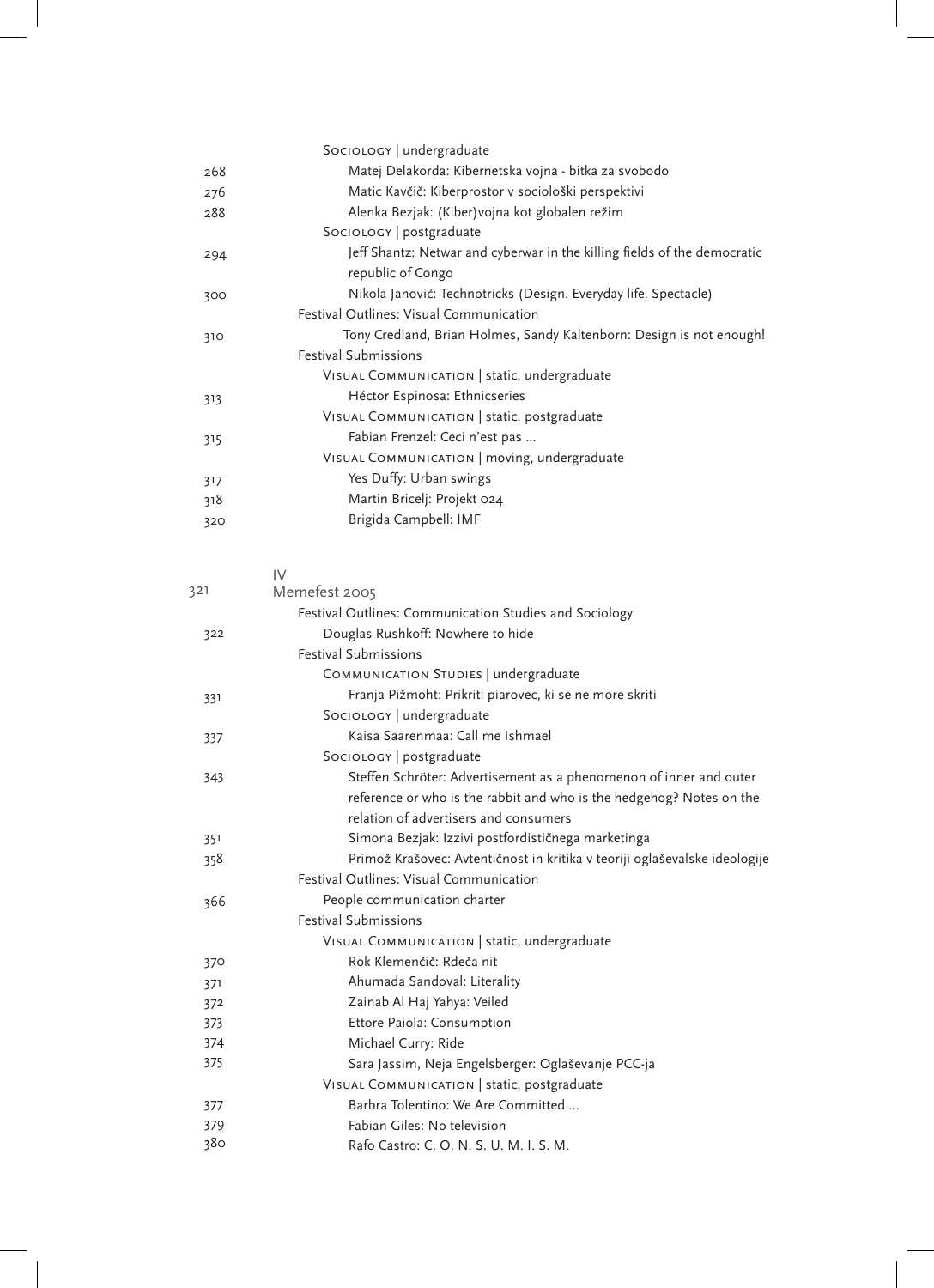|     | VISUAL COMMUNICATION   moving, undergraduate      |
|-----|---------------------------------------------------|
| 381 | Patric Doan: Noise                                |
|     | VISUAL COMMUNICATION   interactive, undergraduate |
| 382 | Katie Bush: Destroyevil.com                       |
|     | VISUAL COMMUNICATION   interactive, postgraduate  |
| 384 | Aarnoud Rommens: Camouflage Comics                |
|     |                                                   |

|     | V                                                                       |
|-----|-------------------------------------------------------------------------|
| 385 | Memefest 2006                                                           |
|     | Festival Outlines: Communication Studies and Sociology                  |
| 386 | Richard Barbrook: The hi-tech gift economy                              |
|     | <b>Festival Submissions</b>                                             |
|     | COMMUNICATION STUDIES   undergraduate                                   |
| 398 | Fabian Esteban Alvarez Rojas: The rise of a new value                   |
|     | SocioLogy   undergraduate                                               |
| 404 | Joep van Delft: Encapsulating Imperials                                 |
|     | SOCIOLOGY   postgraduate                                                |
| 409 | Mateja Batagelj: Od ekonomije daru do kiberkomunizma                    |
| 416 | Jeff Shantz: Producing anarcho-communism: From DIY to self-valorization |
|     | Festival Outlines: Visual Communication                                 |
| 421 | Declaration toward a global ethic                                       |
|     | <b>Festival Submissions</b>                                             |
|     | VISUAL COMMUNICATION   static, undergraduate                            |
| 434 | Aisha Al-Ansari: Sold                                                   |
| 435 | Ana Gregorič: Somalian women                                            |
| 436 | Héctor Espinosa: Ethnic                                                 |
| 437 | Khulood Khoory: Campaign for real truth                                 |
| 438 | Francilns Castilho Leal: Vi elas (See look)                             |
| 440 | Church hill: Hrib hib                                                   |
|     | VISUAL COMMUNICATION   static, postgraduate                             |
| 441 | Paolo Casalis: Ctrl_Alt_Del project                                     |
|     | VISUAL COMMUNICATION   moving, undergraduate                            |
| 442 | Leon Vidmar: Egosistem                                                  |
| 443 | Jaka Kramberger, Ugo Ugowsky, Leon Vidmar, Emina DJukić: Okupator       |
| 444 | Oscar Darío Villota: Our beliefs                                        |
|     | VISUAL COMMUNICATION   interactive, undergraduate                       |
| 445 | Rick Niebe: Empire                                                      |
|     | VISUAL COMMUNICATION   interactive, postgraduate                        |
| 446 | Cindy Wilson: Vision                                                    |

## $\frac{V}{M}$

| 447 | Memefest 2007                                      |
|-----|----------------------------------------------------|
|     | Festival Outlines: All Categories                  |
| 448 | Alfred Hitchcock: The Birds                        |
|     | <b>Festival Submissions</b>                        |
|     | COMMUNICATION STUDIES   undergraduate              |
| 449 | Dominik Maher: Ekološka ozaveščenost po kampanjsko |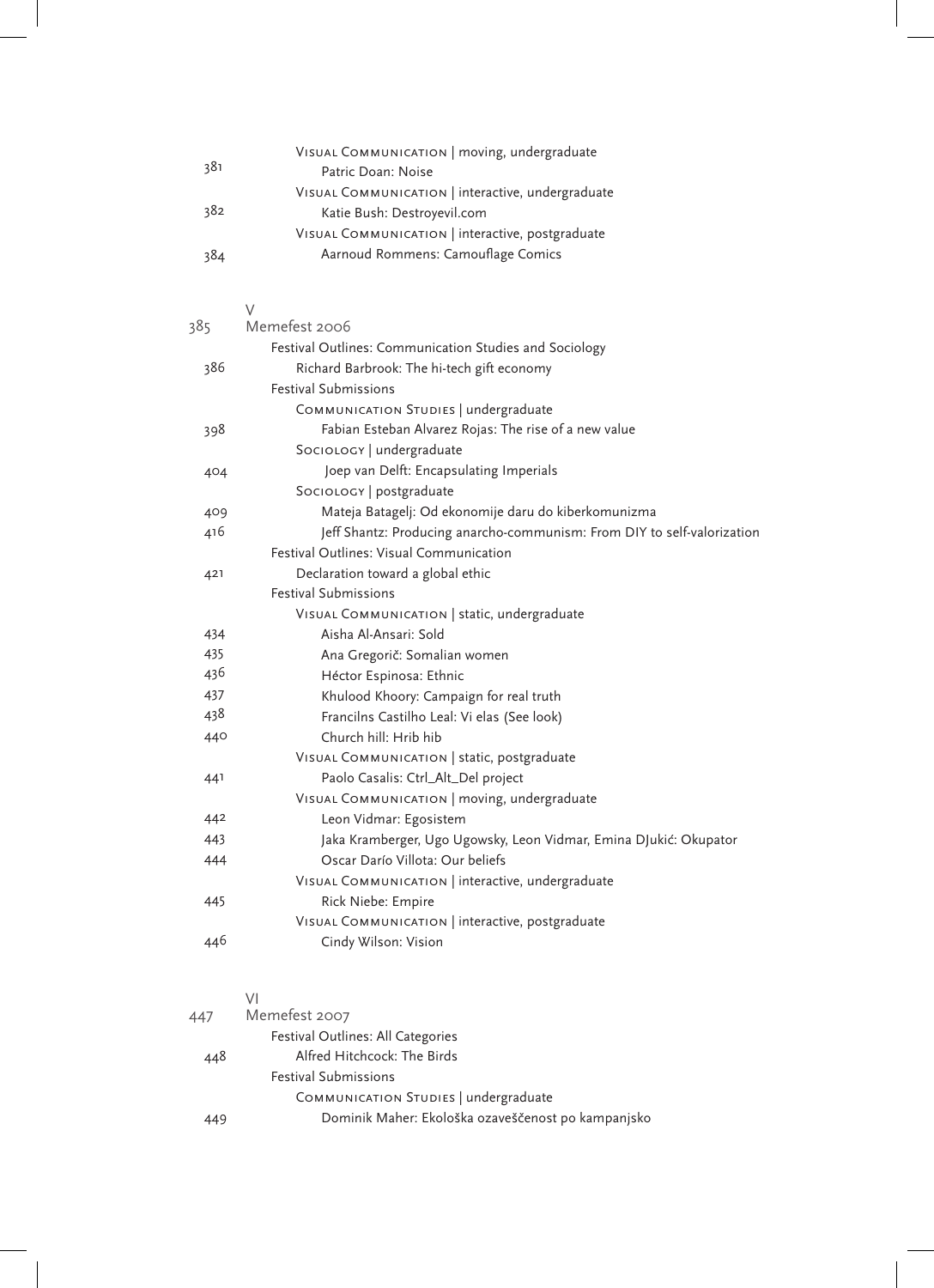|     | VISUAL COMMUNICATION   static, undergraduate                                   |
|-----|--------------------------------------------------------------------------------|
| 456 | Shannon Linde, Alexis Ronse: Romantic taxonomy                                 |
| 457 | Jacqueline Gothe, Elisa Lee: Cadavre exquis - groupy                           |
| 459 | Christian Lindqvist: Lightbulb                                                 |
| 460 | Alexander Mouton: Epiglobis                                                    |
|     | VII                                                                            |
| 461 | Memefest 2008                                                                  |
|     | Festival Outlines: All Categories                                              |
| 462 | Radical Beauty                                                                 |
|     | <b>Festival Submissions</b>                                                    |
|     | COMMUNICATION STUDIES   undergraduate                                          |
| 464 | Zala Vidali: Radikalna lepota                                                  |
|     | SocioLogy   postgraduate                                                       |
| 469 | Katerina Ferkov: Zdravljenje ženskosti - uravnovešanje energij                 |
|     | VISUAL COMMUNICATION   static, undergraduate                                   |
| 479 | Marilyn de Castro: The welcome mat                                             |
| 480 | Lujain Abulfaraj: Serenity                                                     |
| 481 | Clare Sheldon-Williams, Sally Fowler: From the midnight artist, with love.     |
| 482 | Alexandra Hall: Individual beauty                                              |
|     | <b>VIII</b>                                                                    |
| 483 | Beyond                                                                         |
|     | 2003                                                                           |
| 487 | K. B. Holingsworth: Notes in the margin                                        |
| 490 | Peter Purg: Performative disturbance of public space                           |
|     | 2004                                                                           |
| 498 | Rüediger Schlömer: Additional                                                  |
| 500 | Ryan Griffis: The temporary travel office                                      |
|     | 2005                                                                           |
| 501 | Constantin Demner: Walk. An Intervention in public space                       |
| 502 | Daniel Jolliffe: One free minute                                               |
|     | 2006                                                                           |
| 503 | Center fo Tactical Magic: Tactical ice cream unit                              |
| 506 | Chico Linares, Flavia Vivacqua, Daniel Manzione, Roberto Shwafaty: Dignity     |
|     | 2007                                                                           |
| 507 | Gregory OToole: The quantumedia virtual eq. Learnin tool v. 1.0<br>2008        |
| 508 | Joshua Kinberg: Bluetooth users against Bush                                   |
| 509 | Chris Barr: Bureau of worklplace interruptions                                 |
| 510 | Center for Tactical Magic: Center for Tactical Magic                           |
| 511 | Nicholas Knouf; Bruno Vianna; Luis Ayuso: Fluid nexus                          |
| 513 | Riitta Oittinen: Is EU (rope) everywhere? An ongoing photo project with        |
|     | volunteer eurosignspotters                                                     |
| 515 | Tatiana Wells; Ricardo Ruiz; Jose Balbino, Tininha Llanos; Ettiene Delacroix,  |
|     | Alexandre Freire; Glerm Soares; Tiago Bulgarin: MimoSa                         |
| 516 | Marc Lee: Oamos                                                                |
| 517 | Claudia Pederson, Lucian Leahu, Jennifer Thom-Santelli, Pavel Dmitriev, Phoebe |
|     | Sengers: Uptake of situationism considered harmful                             |
| 528 | Robert praxmarer: (T) error                                                    |
|     |                                                                                |